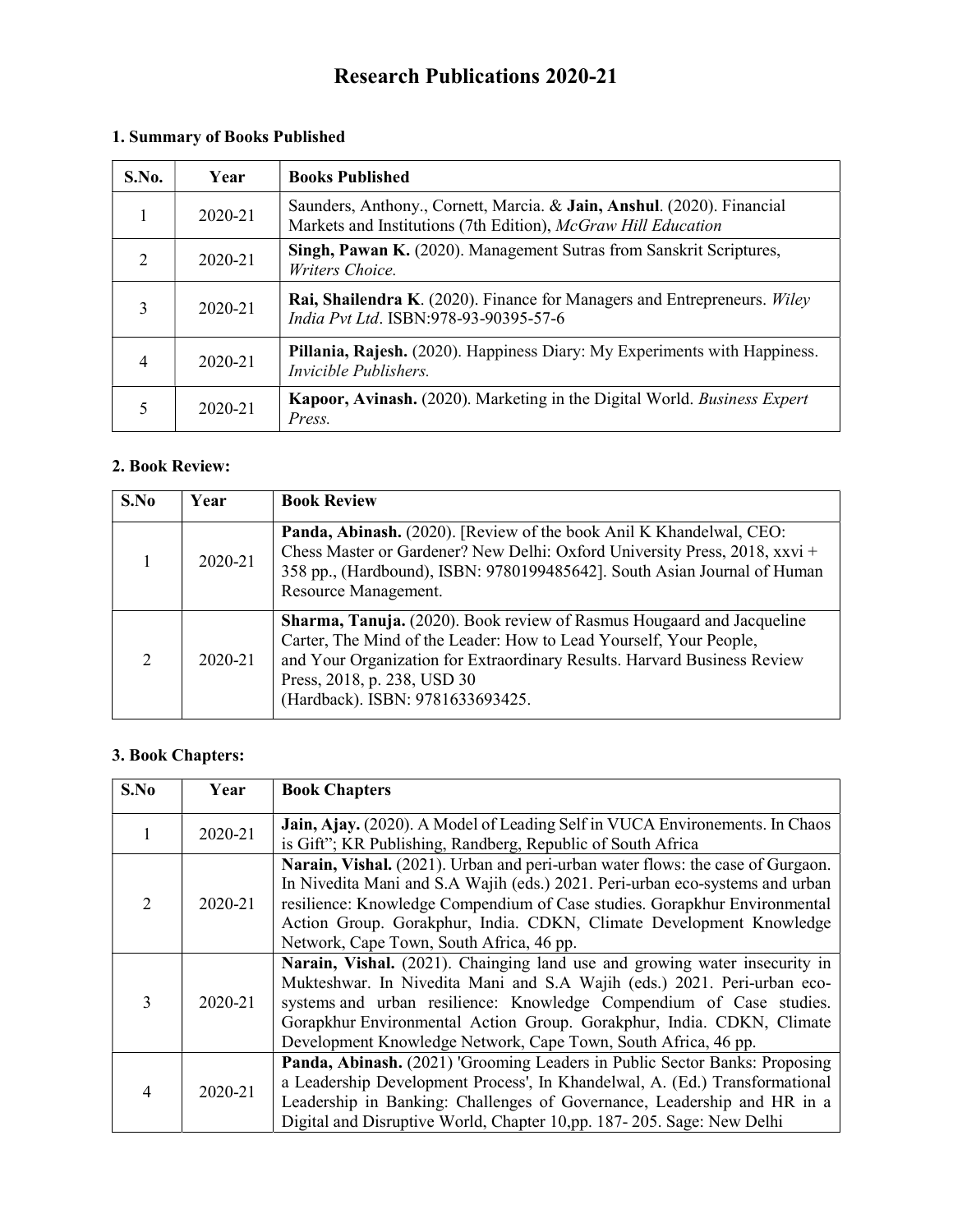## 4. Cases Published in leading Case Clear Houses

| S.No                     | Year    | <b>Cases Published in leading Case Clear Houses</b>                                                                                                                                                                        |
|--------------------------|---------|----------------------------------------------------------------------------------------------------------------------------------------------------------------------------------------------------------------------------|
| $\mathbf{1}$             | 2020-21 | Gupta, Parul. & Gupta Shruti. (2020). Google: Antitrust Battles in India. (Case<br>study No. 9B20M085). London, Canada: Richard Ivey School of Business.                                                                   |
| $\overline{2}$           | 2020-21 | Mukherjee, Jaydeep (2020). Basmati House Supermart: Co-operative<br>Competition with an e-retail Channel. (Case study No. 9B20A035). London,<br>Canada: Richard Ivey School of Business.                                   |
| $\overline{3}$           | 2020-21 | Jain, Neera & Mahajan, Khushbu (2020). Sexual Harassment in the<br>workplace?. (Case study No. 9B20C020). London, Canada: Richard Ivey<br>School of Business.                                                              |
| $\overline{\mathcal{A}}$ | 2020-21 | Mittal, Pranav. & Agarwal, Madhushree. (2020). Bikanervala Foods Private<br>Limited: Professionalization of Family Business. (Case study No. 9B20M136).<br>London, Canada: Richard Ivey School of Business.                |
| 5                        | 2020-21 | Mukherjee, Jaydeep (2020). Basmati House Supermart: Competing with The<br>e-Retail Channel. (Case study No. 9B20A068). London, Canada: Richard Ivey<br>School of Business.                                                 |
| 6                        | 2020-21 | Krishna, Mupur., Srivastava, Ritu. & Gupta, Parul. (2020). OLA (INDIA):<br>Building Customer Loyalty to App-Based Services. (Case study No.<br>9B20A064). London, Canada: Richard Ivey School of Business.                 |
| $\tau$                   | 2020-21 | Verghese, Sumal A. & Bhatnagar, Jyotsna. (2020). Advaith Group: Sidelined<br>Impressions and Managing Talent Maps. (Case study No. 9B20C034). London,<br>Canada: Richard Ivey School of Business.                          |
| 8                        | 2020-21 | Bisht, Nidhi S. (2020). British Broadcasting Corporation: Under Fire for<br>Gender Pay Inequality.Case study No. 9B20C036). London, Canada: Richard<br>Ivey School of Business.                                            |
| 9                        | 2020-21 | Arya, Pragya; Kumar, Sanjay & Gupta, Narain (2020). Shoppers Stop<br>Limited: Developing Sense-and-Respond Capabilities (A). Case study No.<br>9B20D015). London, Canada: Richard Ivey School of Business.                 |
| 10                       | 2020-21 | Arya, Pragya; Kumar, Sanjay & Gupta, Narain (2020). Shoppers Stop<br>Limited: Developing Sense-and-Respond Capabilities (B). Case study No.<br>9B20D016). London, Canada: Richard Ivey School of Business.                 |
| 11                       | 2020-21 | Gupta, Parul. & Bhatnagar, Jyotsna. (2020). Google: Legal Battles and<br>Changing Work Experience. Case study No. 9B20M195). London, Canada:<br>Richard Ivey School of Business.                                           |
| 12                       | 2020-21 | Lahiri, Suman; Dasgupta, Meeta & Tapasvi, S K (2020). Boond: dynamic<br>capability – creating a bop energy market. The University of Hong Kong Asia<br>Case Research Centre                                                |
| 13                       | 2020-21 | Naqvi, Syed R, Sareen, Pooja., Sharma, Tanuja., Naqui, Syed S. & Naqui,<br>Aiman. (2020). Exploring the Next Generation Employee Experience: Case<br>Study of Bajaj Finance limited. The Case Center.                      |
| 14                       | 2020-21 | Vallabh, Priyanka; Das, Ruchira; Jayaseelan, Suresh & Dhar, Swaraj (2020).<br>PNB Housing Finance Limited: Toward Successful Transformation. Case study<br>No. 9B20M078). London, Canada: Richard Ivey School of Business. |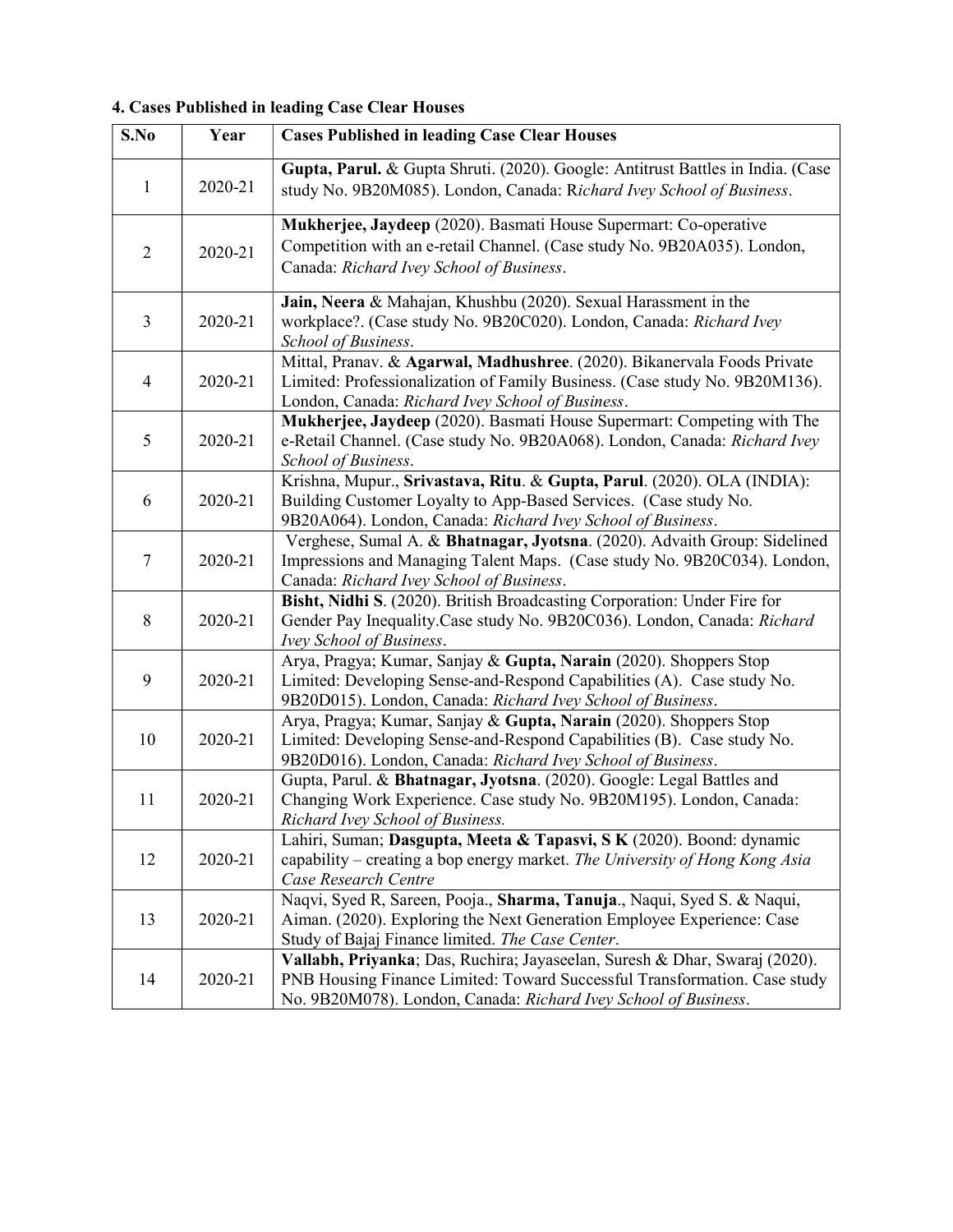## 5. Paper published in International Journal

| S.No           | Year    | Paper published in National/International Journal                                                                                                                                                                                                                    |
|----------------|---------|----------------------------------------------------------------------------------------------------------------------------------------------------------------------------------------------------------------------------------------------------------------------|
| $\mathbf{1}$   | 2020-21 | Gupta, Parul., Chauhan, Sumedha., Paul, Justin., & Jaiswal, M. P. (2020).<br>Social entrepreneurship research: A review and future research agenda. Journal<br>of Business Research.                                                                                 |
| $\overline{2}$ | 2020-21 | Prakash, Vrishab., Ghosh, Sajal., & Kanjilal, Kakali. (2020). Costs of avoided<br>carbon emission from thermal and renewable sources of power in India and<br>policy implications. Energy, 200, 117522.                                                              |
| 3              | 2020-21 | Prashar, Anupama. (2020). Eco-efficient production for industrial small and<br>medium-sized enterprises through energy optimisation: framework and<br>evaluation. Production Planning & Control, 1-15.                                                               |
| $\overline{4}$ | 2020-21 | Gaur, Vidhu. (2020). 'Perfect Relaxation': An Extension to Maslow's Model.<br>International Journal of Advanced Science and Technology, Vol. 29, No. 9s,<br>$(2020)$ , pp. 764-770.                                                                                  |
| 5              | 2020-21 | Yahya, M., Ghosh, Sajal., Kanjilal, Kakali., Dutta, Anupam., & Uddin, G. S.<br>(2020). Evaluation of cross-quantile dependence and causality between non-<br>ferrous metals and clean energy indexes. Energy, 202, 117777.                                           |
| 6              | 2020-21 | Kanjilal, Kakali., & Ghosh, Sajal. (2021). Asymmetric and regime switching<br>behaviour of GDP and energy nexus in India: new evidences. Macroeconomics<br>and Finance in Emerging Market Economies, 14(1), 45-65.                                                   |
| $\overline{7}$ | 2020-21 | Kumar, P., & Singh, Rajesh. K. (2020). Selection of sustainable solutions for<br>crop residue burning: an environmental issue in northwestern states of<br>India. Environment, Development and Sustainability, 1-35.                                                 |
| 8              | 2020-21 | Mishra, Brajesh., Ghosh, Sajal., & Kanjilal, Kakali. (2020). Evaluation of<br>import substitution strategy in Indian telecom sector: Empirical evidence of non-<br>linear dynamics. Telecommunications Policy, 44(7), 101998.                                        |
| 9              | 2020-21 | Ruparel, Namita., Choubisa, Rajneesh., Sharma, Kirti., & Seth, Himanshu.<br>(2020). Assessing the psychometric properties of cultural intelligence scale<br>among Indian employees. Current Psychology, 1-12.                                                        |
| 10             | 2020-21 | Ronak, Batra., Pathak, Anil A., & Jain, Neera. (April 2020). Exploring<br>employee outcomes as antecedents of empowering leadership. Journal of the<br>Social Sciences, Volume 48 Number 2.                                                                          |
| 11             | 2020-21 | Prashar, Anupama. (2020). Quality management for high-contact professional<br>service firms: a multiple-case evidence from Indian law firms. International<br>Journal of Quality & Reliability Management.                                                           |
| 12             | 2020-21 | Panda, Abinash. (2020). Interview with Dr Anil K. Khandelwal: Leading<br>Transformation of a Public Sector Bank Through People Processes and Building<br>Intangibles. South Asian Journal of Human Resources Management, 7(1), 135-<br>143.                          |
| 13             | 2020-21 | Bhatnagar, Jyotsna., & Aggarwal, Pranati. (2020). Meaningful work as a<br>mediator between perceived organizational support for environment and<br>employee eco-initiatives, psychological capital and alienation. Employee<br>Relations: The International Journal. |
| 14             | 2020-21 | Gupta, Parul., Gupta, Urvashi., & Wadhwa, Simran. (2020). Known and<br>Unknown Aspects of Workplace Bullying: A Systematic Review of Recent<br>Literature and Future Research Agenda. Human Resource Development<br>Review, 19(3), 263-308.                          |
| 15             | 2020-21 | Kaushal, Leena. A., & Prashar, Anupama. (2021). Agricultural crop residue<br>burning and its environmental impacts and potential causes-case of northwest<br>India. Journal of Environmental Planning and Management, 64(3), 464-484.                                |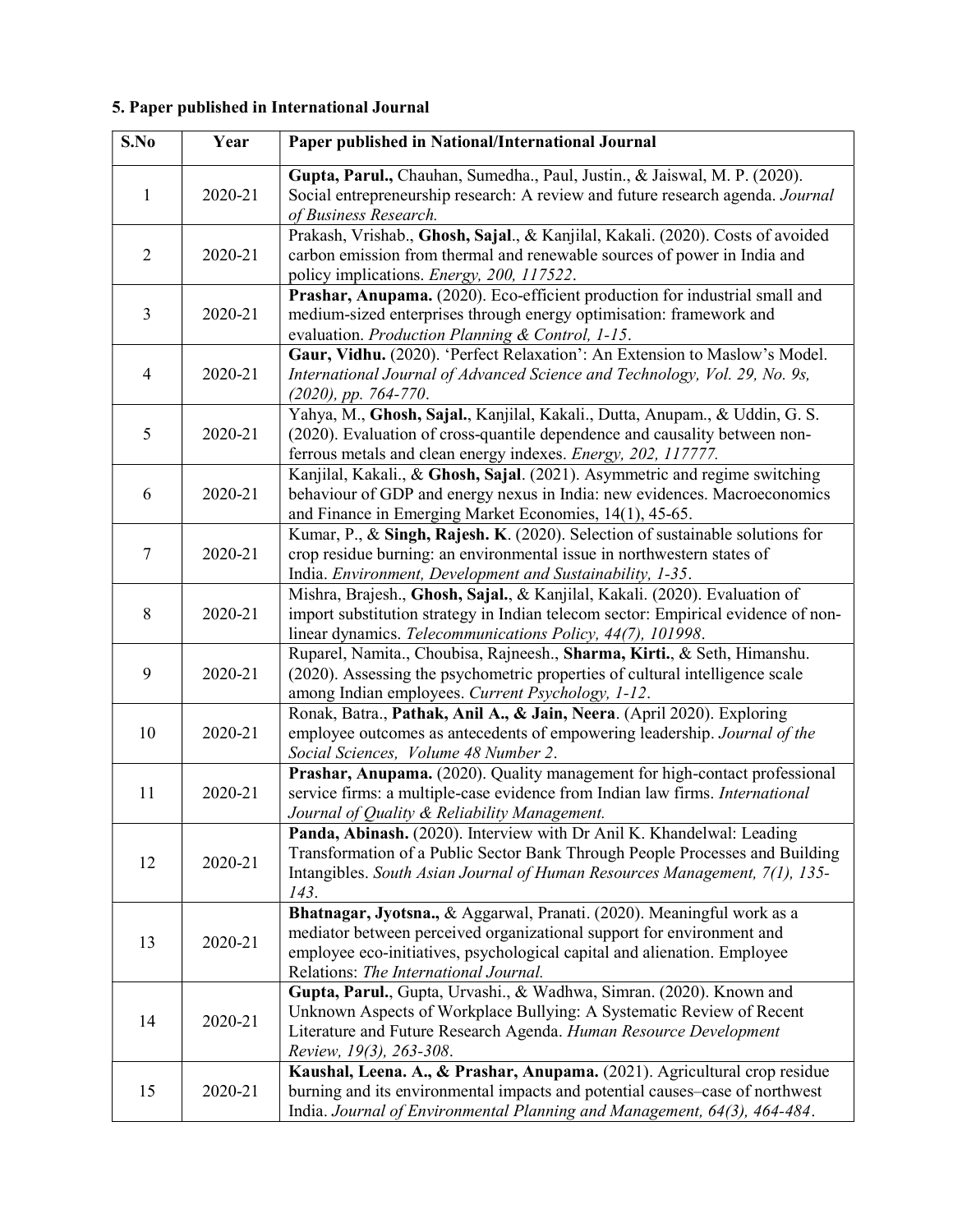| S.No | Year    | Paper published in National/International Journal                                                                                                                                                                                                                                             |
|------|---------|-----------------------------------------------------------------------------------------------------------------------------------------------------------------------------------------------------------------------------------------------------------------------------------------------|
| 16   | 2020-21 | Jain, Nikunj. K., Panda, Abinash., & Choudhary, Piyush. (2020). Institutional<br>pressures and circular economy performance: The role of environmental<br>management system and organizational flexibility in oil and gas sector. Business<br>Strategy and the Environment, 29(8), 3509-3525. |
| 17   | 2020-21 | Mukherjee, Jaydeep. (2020). Sales Promotion Planning@ TML. Vision, 24(2),<br>228-232.                                                                                                                                                                                                         |
| 18   | 2020-21 | Kumar, Girish., Singh, Rajesh. K., Jain, Rishabh., Kain, Raman. & Naveen.<br>(2020). Analysis of demand risks for the Indian automotive sector in globally<br>competitive environment. International Journal of Organizational Analysis.                                                      |
| 19   | 2020-21 | Gupta, Anchal., & Singh, Rajesh. K. (2020). Developing a framework for<br>evaluating sustainability index for logistics service providers: graph theory<br>matrix approach. International Journal of Productivity and Performance<br>Management.                                              |
| 20   | 2020-21 | Veena Iyer, S. (2020). Venture debt: a catalyst for Indian<br>entrepreneurship. Venture Capital, 22(3), 215-238.                                                                                                                                                                              |
| 21   | 2020-21 | Ghosh, Sajal., & Kanjilal, Kakali. (2020). Non-fossil fuel energy usage and<br>economic growth in India: A study on non-linear cointegration, asymmetry and<br>causality. Journal of Cleaner Production, 273, 123032.                                                                         |
| 22   | 2020-21 | Shaikh, Imlak. (2020). Policy uncertainty and Bitcoin returns. Borsa Istanbul<br>Review, 20(3), 257-268.                                                                                                                                                                                      |
| 23   | 2020-21 | Prashar, Anupama. (2020). Adopting Six Sigma DMAIC for environmental<br>considerations in process industry environment. The TQM Journal.                                                                                                                                                      |
| 24   | 2020-21 | Shaikh, Imlak. (2020). Does policy uncertainty affect equity, commodity,<br>interest rates, and currency markets? Evidence from CBOE's volatility<br>index. Journal of Business Economics and Management, 21(5), 1350-1374.                                                                   |
| 25   | 2020-21 | Mukherjee, Jaydeep. (2020). Growing the Sales of 'Wondersmoke':<br>Overcoming the Retailers Capital Crunch. Asian Journal of Management<br>Cases, 17(2), 211-219.                                                                                                                             |
| 26   | 2020-21 | Bhatnagar, Vikas R., Jain, Ajay K., Tripathi, Shiv S., & Giga, Sabir. (2020).<br>Beyond the competency frameworks-conceptualizing and deploying employee<br>strengths at work. Journal of Asia Business Studies.                                                                              |
| 27   | 2020-21 | Brahma, Mita., & Tripathi, Shiv S. (2020). Indian Society of Agribusiness<br>Professionals: Helping Agripreneurs Innovate. Emerging Economies Cases<br>Journal, 2(1), 15-23.                                                                                                                  |
| 28   | 2020-21 | Brahma, Mita., Tripathi, Shiv. S., & Sahay, Arunaditya. (2020). Developing<br>curriculum for industry 4.0: digital workplaces. Higher Education, Skills and<br>Work-Based Learning.                                                                                                           |
| 29   | 2020-21 | Narain, Vishal. (2020). Building the resilience of periurban communities to the<br>impacts of climate change and urbanization. International Journal of Disaster<br>Resilience in the Built Environment.                                                                                      |
| 30   | 2020-21 | Behl, Abishek., Dutta, Pankaj., Sheorey, Pratima., & Singh, Rajesh K. (2020).<br>Examining the role of dialogic communication and trust in donation-based<br>crowdfunding tasks using information quality perspective. The TQM Journal.                                                       |
| 31   | 2020-21 | Singh, Rajesh K., Kumar, Anil, Garza-Reyes, J. A., & de Sá, M. M. (2020).<br>Managing operations for circular economy in the mining sector: An analysis of<br>barriers intensity. Resources Policy, 69, 101752.                                                                               |
| 32   | 2020-21 | Gupta, Parul, & Chauhan, Sumedha. (2020). Mapping intellectual structure and<br>sustainability claims of sharing economy research-A literature<br>review. Sustainable Production and Consumption.                                                                                             |
| 33   | 2020-21 | Mishra, Brajesh., & Prashar, Anupama. (2021). Customers' readiness for a<br>paradigm shift towards cyberspace: an exploratory investigation in Indian retail<br>banking. International Journal of Financial Innovation in Banking, 3(1), 1-25.                                                |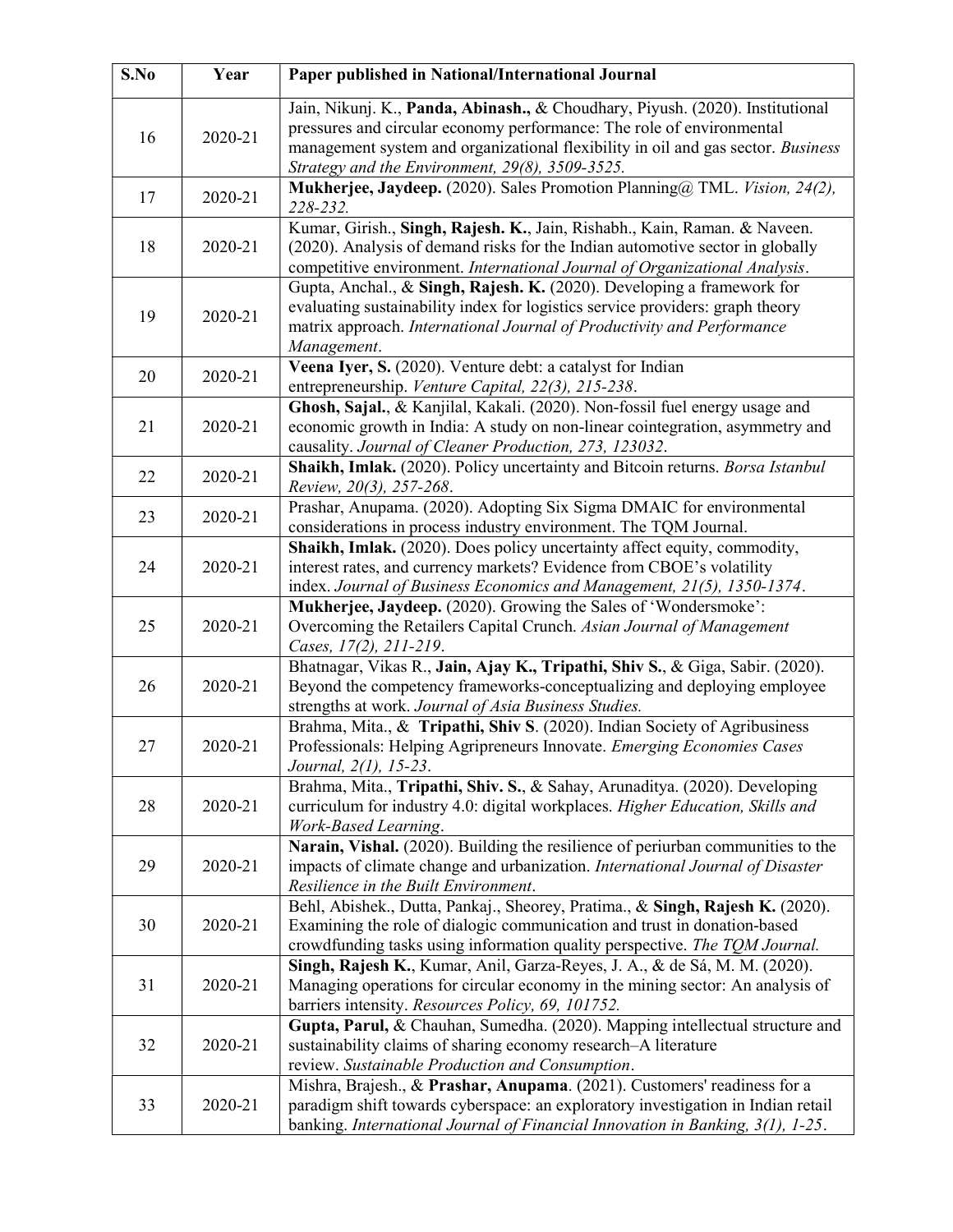| S.No | Year    | Paper published in National/International Journal                                                                                                                                                                                                            |
|------|---------|--------------------------------------------------------------------------------------------------------------------------------------------------------------------------------------------------------------------------------------------------------------|
| 34   | 2020-21 | Kumar, Ravinder., Singh, Rajesh K., & Dwivedi, Yogesh K. (2020).<br>Application of industry 4.0 technologies in SMEs for ethical and sustainable<br>operations: Analysis of challenges. Journal of cleaner production, 275, 124063.                          |
| 35   | 2020-21 | Kumar, Pravin., Singh, Rajesh K., & Kumar, Vikas. (2021). Managing supply<br>chains for sustainable operations in the era of industry 4.0 and circular economy:<br>Analysis of barriers. Resources, Conservation and Recycling, 164, 105215.                 |
| 36   | 2020-21 | Mukherjee, Shoma. & Jain, Neera. (2020). Role of Mindfulness for Leadership<br>Communication during COVID-19. Journal of Social Sciences, 48(3).                                                                                                             |
| 37   | 2020-21 | Sahai, Seema., Ray, Rupmanjari S., & Tapasvi, S K. (2020). Determinants of<br>growth for the informal sector micro-enterprises: an empirical study in<br>India. Enterprise Development and Microfinance, 31(2), 76-91.                                       |
| 38   | 2020-21 | Sharma, Mehak., & Jain, Anshul. (2020). Role of size and risk effects in value<br>anomaly: Evidence from the Indian stock market. Cogent Economics &<br>Finance, 8(1), 1838694.                                                                              |
| 39   | 2020-21 | Tripathy, Arun. K., & Jain, Ajay. (2020). FinTech adoption: strategy for<br>customer retention. Strategic Direction.                                                                                                                                         |
| 40   | 2020-21 | Lahiri, Mohua., Rai, Sumita., & Tapasvi, S. K. (2020). The Effect of<br>Organizational Memory on Organizational Identity Strength. Indian Journal of<br>Industrial Relations, 56(1).                                                                         |
| 41   | 2020-21 | Gupta, Anchal., & Singh, Rajesh. K. (2020). Study of sustainability issues in an<br>Indian logistics service provider: SAP-LAP approach. Qualitative Research in<br>Organizations and Management: An International Journal.                                  |
| 42   | 2020-21 | Mishra, Ruchi., Singh, Rajesh. K., & Koles, B. (2021). Consumer decision-<br>making in Omnichannel retailing: Literature review and future research<br>agenda. International Journal of Consumer Studies, 45(2), 147-174.                                    |
| 43   | 2020-21 | Singh, A., Gurtu, A., & Singh, Rajesh. K. (2020). Selection of sustainable<br>transport system: a case study. Management of Environmental Quality: An<br>International Journal.                                                                              |
| 44   | 2020-21 | Agrawal, S., & Singh, Rajesh. K. (2020). Outsourcing and reverse supply chain<br>performance: a triple bottom line approach. Benchmarking: An International<br>Journal.                                                                                      |
| 45   | 2020-21 | Mukherjee, Jaydeep. (2020). Setting Up Distribution Channel for Elixir Health<br>Drink. <i>Vision</i> , 24(4), 520-526.                                                                                                                                      |
| 46   | 2020-21 | Prashar, Aanupama., & Gupta, Parul. (2020). Corporate boards and firm<br>performance: a meta-analytic approach to examine the impact of contextual<br>factors. International Journal of Emerging Markets.                                                    |
| 47   | 2020-21 | Chauhan, S., Gupta, Parul., Palvia, S., & Jaiswal, M. (2020). Information<br>technology transforming higher education: A meta-analytic review. Journal of<br>Information Technology Case and Application Research, 1-33.                                     |
| 48   | 2020-21 | Bhatnagar, V. R., Jain, Ajay. K., Tripathi, Shiv. S., & Giga, S. (2020). Human<br>strengths: a systematic conceptual review, conceptualizing employee strengths at<br>work and a framework for management development. Journal of Management<br>Development. |
| 49   | 2020-21 | Romero, A. M., Uruburu, Á., Jain, Ajay. K., Ruiz, M. A., & Muñoz, C. F. G.<br>(2020). The Path towards Evolutionary—Teal Organizations: A Relationship<br>Trigger on Collaborative Platforms. Sustainability, 12(23), 1-17.                                  |
| 50   | 2020-21 | Gupta, Parul., & Chauhan, S. (2020). Firm Capabilities and Export<br>Performance of Small Firms: A Meta-Analytical Review. European<br>Management Journal.                                                                                                   |
| 51   | 2020-21 | Rai, Shailendra K., & Shaikh, Imlak. (2020). Does the performance of private<br>investment in public equity firms behave differently in different life<br>cycles?. Applied Economics, 1-17.                                                                  |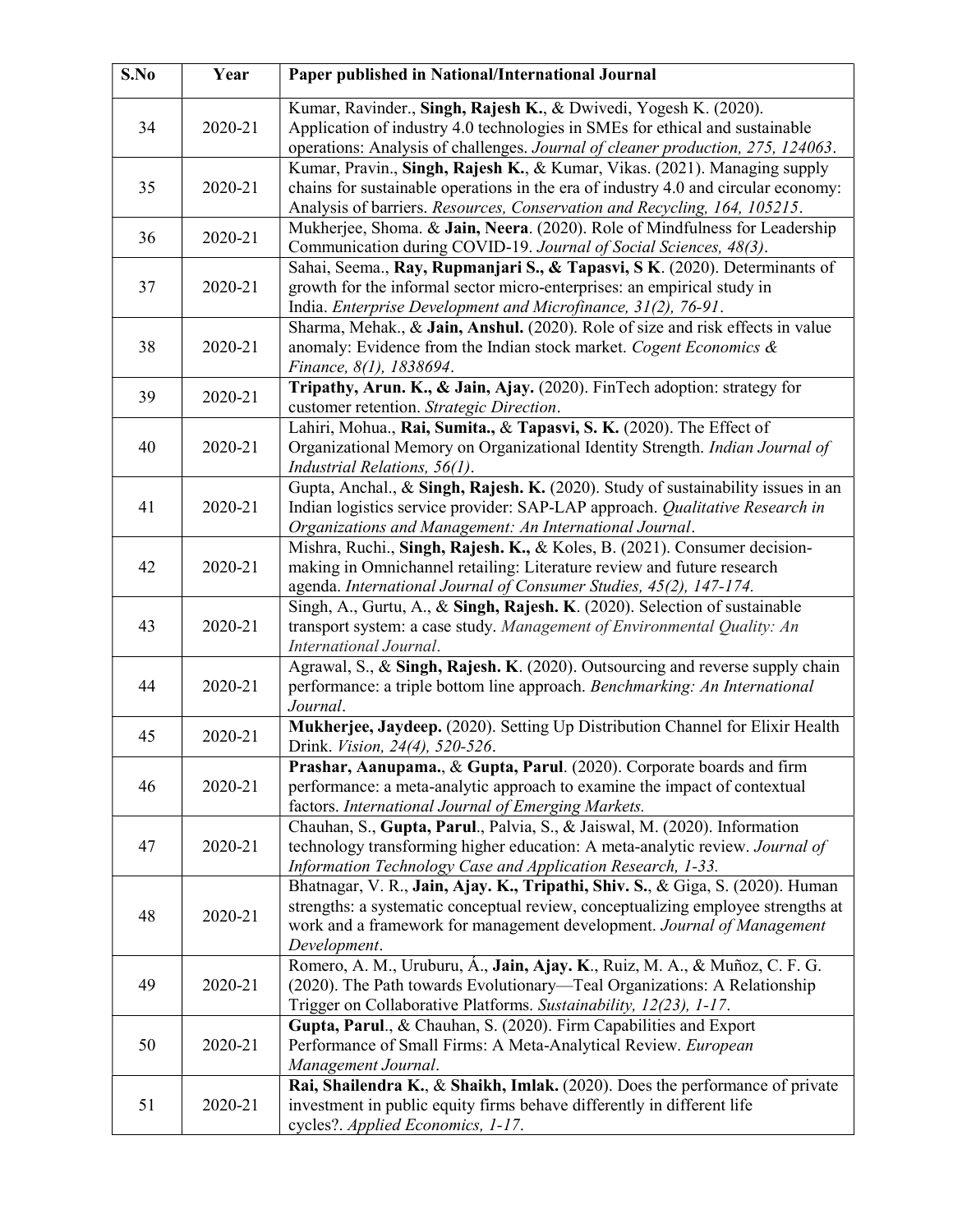| S.No | Year    | Paper published in National/International Journal                                                                                                                                                                                                  |
|------|---------|----------------------------------------------------------------------------------------------------------------------------------------------------------------------------------------------------------------------------------------------------|
| 52   | 2020-21 | Shaikh, Imlak. (2020). Impact of COVID-19 pandemic disease outbreak on the<br>global equity markets. Economic Research-Ekonomska Istraživanja, 1-18.                                                                                               |
| 53   | 2020-21 | Kumar, P., & Singh, Rajesh. K. (2021). Application of Industry 4.0<br>technologies for effective coordination in humanitarian supply chains: a strategic<br>approach. Annals of Operations Research, 1-33.                                         |
| 54   | 2020-21 | Rai, Sumita., Megyeri, E., & Kazár, K. (2020). The impact of equity sensitivity<br>on mental health, innovation orientation, and turnover intention in the Hungarian<br>and Indian contexts. International Journal of Organizational Analysis.     |
| 55   | 2020-21 | Sardana, D., Cavusgil, E., & Gupta, Naraina. (2020). The growing popularity<br>of spiritual brands: What drives purchase intent?. International Business Review,<br>101777.                                                                        |
| 56   | 2020-21 | Pillania, Rajesh. K. (2020). COVID-19: A huge opportunity for innovation in<br>marketing. Indian Journal of Marketing, 50(8-9).                                                                                                                    |
| 57   | 2020-21 | Pillania, Rajesh. K. (2020). COVID-19: An opportunity to create a<br>comprehensive and holistic Indian management perspective. Prabandhan:<br>Indian Journal of Management, 13(5-7).                                                               |
| 58   | 2020-21 | Gupta, Amit. K. (2021). Innovation dimensions and firm performance synergy<br>in the emerging market: A perspective from Dynamic Capability Theory $\&$<br>Signaling Theory. Technology in Society, 64, 101512                                     |
| 59   | 2020-21 | Panda, Abinash., Jain, Nikunj. K., & Nambudiri, R. (2021). Work-family<br>conflict, affective commitment, leadership and job satisfaction: a moderated<br>mediation analysis. International Journal of Productivity and Performance<br>Management. |
| 60   | 2020-21 | Yahya, M., Kanjilal, Kakali., Dutta, A., Uddin, G. S., & Ghosh, Sajal. (2021).<br>Can clean energy stock price rule oil price? New evidences from a regime-<br>switching model at first and second moments. Energy Economics, 95, 105116.          |
| 61   | 2020-21 | Shaikh, Imilak. (2021). Impact of COVID-19 pandemic on the energy<br>markets. Economic Change and Restructuring, 1-52.                                                                                                                             |
| 62   | 2020-21 | Kaushal, Leena. A. (2020). Examining the policy-practice gap-The issue of<br>crop burning induced Particulate Matter pollution in Northwest India. Ecosystem<br>Health and Sustainability, $6(1)$ , 1846460                                        |
| 63   | 2020-21 | Aftab, Miniza, Haque, Mahmmad I. & Sharma, Tanuja. (2020). Role of<br>Employee Pro-activeness in the Repatriation Process: A Study of Indian IT<br>Industry. Asian Journal of Managerial Science.                                                  |
| 64   | 2020-21 | Abosedra, S., Fakih, A., Ghosh, Sajal., & Kanjilal, K. Financial development<br>and business cycle volatility nexus in the UAE: Evidence from non-linear<br>regime-shift and asymmetric tests. International Journal of Finance &<br>Economics.    |
| 65   | 2020-21 | Shaikh, Imlak. (2021). On the relation between purchasing manager's index and<br>trade policy uncertainty: evidence from China, Japan and the USA. Journal of<br>Chinese Economic and Foreign Trade Studies.                                       |
| 66   | 2020-21 | Batra, Ronak, Pathak, Anil A., Jain, Neera., & Mishra, Brajesh. (2020).<br>Expectations of ambidextrous leadership: desired employee attributes in tech<br>SMEs, Journal of the Social Sciences.                                                   |
| 67   | 2020-21 | Mukherjee, A. A., Singh, Rajesh. K., Mishra, R., & Bag, S. (2021). Application<br>of blockchain technology for sustainability development in agricultural supply<br>chain: justification framework. Operations Management Research, 1-16.          |
| 68   | 2020-21 | Kumar, Amit. K. (2021). Framing a model for green buying behavior of Indian<br>consumers: From the lenses of the theory of planned behavior. Journal of<br>Cleaner Production, 295, 126487.                                                        |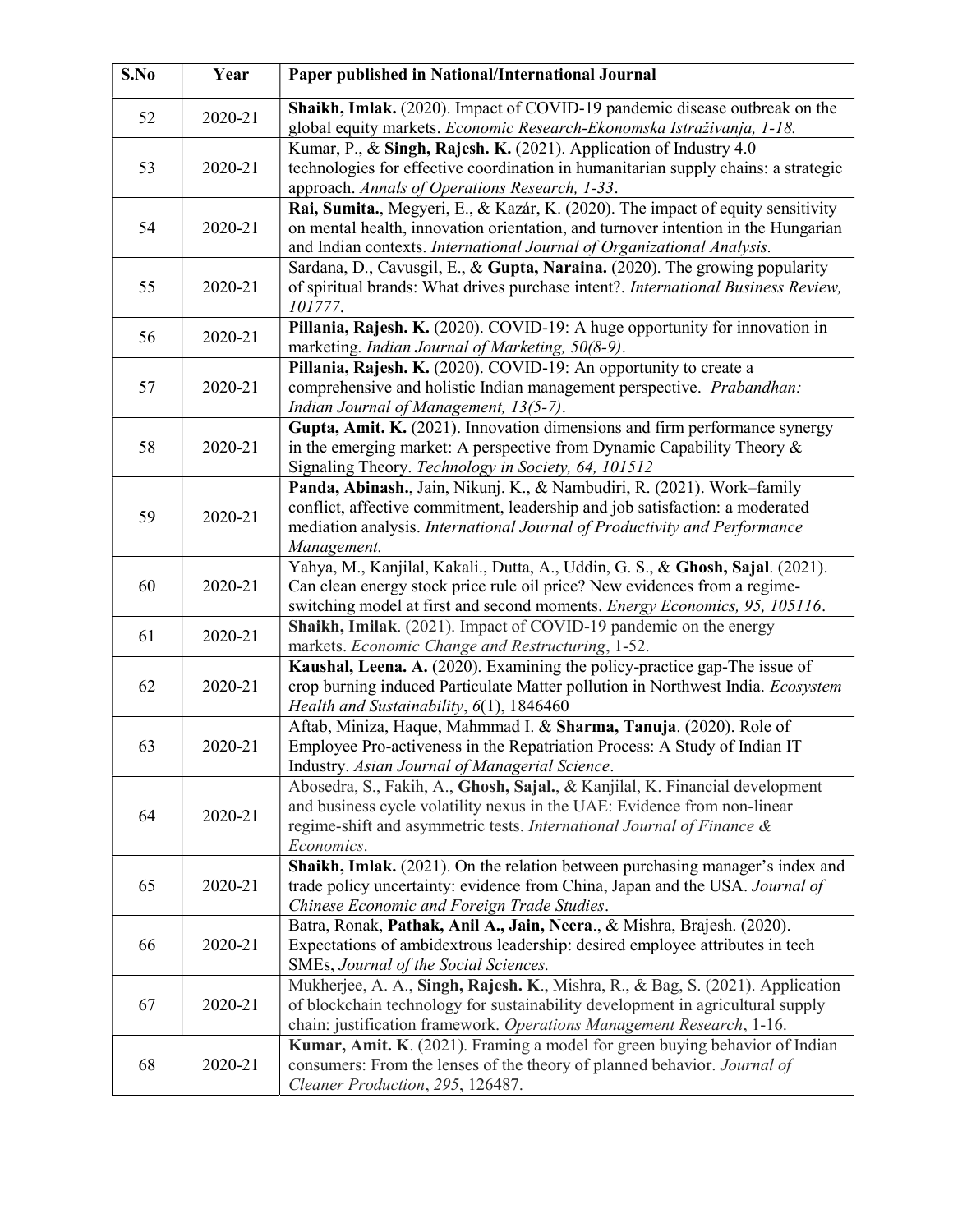| S.No | Year    | Paper published in National/International Journal                                                                                                                                                                                                        |
|------|---------|----------------------------------------------------------------------------------------------------------------------------------------------------------------------------------------------------------------------------------------------------------|
| 69   | 2020-21 | Shaikh, Imlak. (2021). On the relation between Pandemic Disease Outbreak<br>News and Crude oil, Gold, Gold mining, Silver and Energy Markets. Resources<br>Policy, 72, 102025.                                                                           |
| 70   | 2020-21 | Dasgupta, Meeta. (2021). Sustainable innovation initiatives by small and<br>medium enterprises: a systematic literature review. Journal of Small Business &<br>Entrepreneurship, 1-24.                                                                   |
| 71   | 2020-21 | Nittala, S. S. S., Bharadwaj, Sangeeta. S., Tripathi, Shiv. S., & Seif, H.<br>(2021). Service innovation enabled by Internet of Things and cloud computing–a<br>service-dominant logic perspective. Technology Analysis & Strategic<br>Management, 1-14. |
| 72   | 2020-21 | Pillania, Rajesh. (2021). Happiness Accounting : It's Time to Add Happiness to<br>What We Measure. Indian Journal of Finance.                                                                                                                            |
| 73   | 2020-21 | Pillania, Rajesh. (2021). The State of Spirituality in India and Insights for<br>Marketing. Indian Journal of Marketing.                                                                                                                                 |
| 74   | 2020-21 | Pillania, Rajesh. (2021). Married, Older, Richer, and Better - Educated People<br>are Happier in India, Prabandhan: Indain Journal of Management.                                                                                                        |
| 75   | 2020-21 | Gupta, A., Singh, Rajesh. K. & Mangla, S.K. Evaluation of logistics providers<br>for sustainable service quality: Analytics based decision making framework. Ann<br>Oper Res (2021).                                                                     |
| 76   | 2020-21 | Kumar, Pravin., & Singh, Rajesh K. (2021). Strategic framework for developing<br>resilience in Agri-Food Supply Chains during COVID 19 pandemic.<br>International Journal of Logistics Research and Applications, 1-24.                                  |
| 77   | 2020-21 | Gupta, Amit. K., & Gupta, Narain. (2021). Environment Practices Mediating<br>the Environmental Compliance and firm Performance: An Institutional Theory<br>Perspective from Emerging Economies. Global Journal of Flexible Systems<br>Management, 1-22.  |
| 78   | 2020-21 | Kaushik, Anjali & Osula, Anna. M. (2020). Transborder Flow of personal Data:<br>comparing the EU-Inda Approaches and Possible Coorperation Framework.<br>Indian Journal of International Law                                                             |
| 79   | 2020-21 | Gaur, Vidhu. (2020). Perfect Ageing: Meditation and Pragmatic Hindu View.<br>International Journal of Psychosocial Rehabilitation, Vol. 24, Issue 07.                                                                                                    |
| 80   | 2020-21 | Gaur, Vidhu. (2020). Empirical Research On Organizational Behaviour in<br>Education and Managemet for Career Development. International Journal of<br>Psychosocial Rehabilitation. Vol. 24, Issue 05.                                                    |
| 81   | 2020-21 | Gaur, Vidhu. (2020). Conceptual Study on Organizational Performance in<br>Indian Context. International Journal of Psychosocial Rehabilitation. Vol. 24,<br>Issue 06.                                                                                    |
| 82   | 2020-21 | Gaur, Vidhu. (2020). Developing Interpersonal Communication Skills. Journal<br>of Critical Reviews. Vol 07, Issue 08.                                                                                                                                    |
| 83   | 2020-21 | Prashar, Anupama. (2020). The Expansion Dilemma for Fourth-Party Logistics<br>Services: Kodan Solutions Private Limited. Vision, 24(4), 506-516.                                                                                                         |
| 84   | 2020-21 | Absar, M. M. N., Srivastava, Ritu., & Akhter, S. (2021). Leadership through<br>differentiation: Hero's journey with Niloy Motors in the motorcycle industry of<br>Bangladesh. Emerald Emerging Markets Case Studies.                                     |

## 6. Faculty Presented Papers in International Conference

| S.No | Year    | <b>Faculty Presented Papers in International Conference</b>                                                                                                                                           |
|------|---------|-------------------------------------------------------------------------------------------------------------------------------------------------------------------------------------------------------|
|      | 2020-21 | Vallabh, Priyanka. (2019). Leaders as Champions of Organisational<br>Transformation, conference proceedings of the Gobla Business and<br>Technology Association, ISBN: 1-932917-15-2, ISSN: 2520-6486 |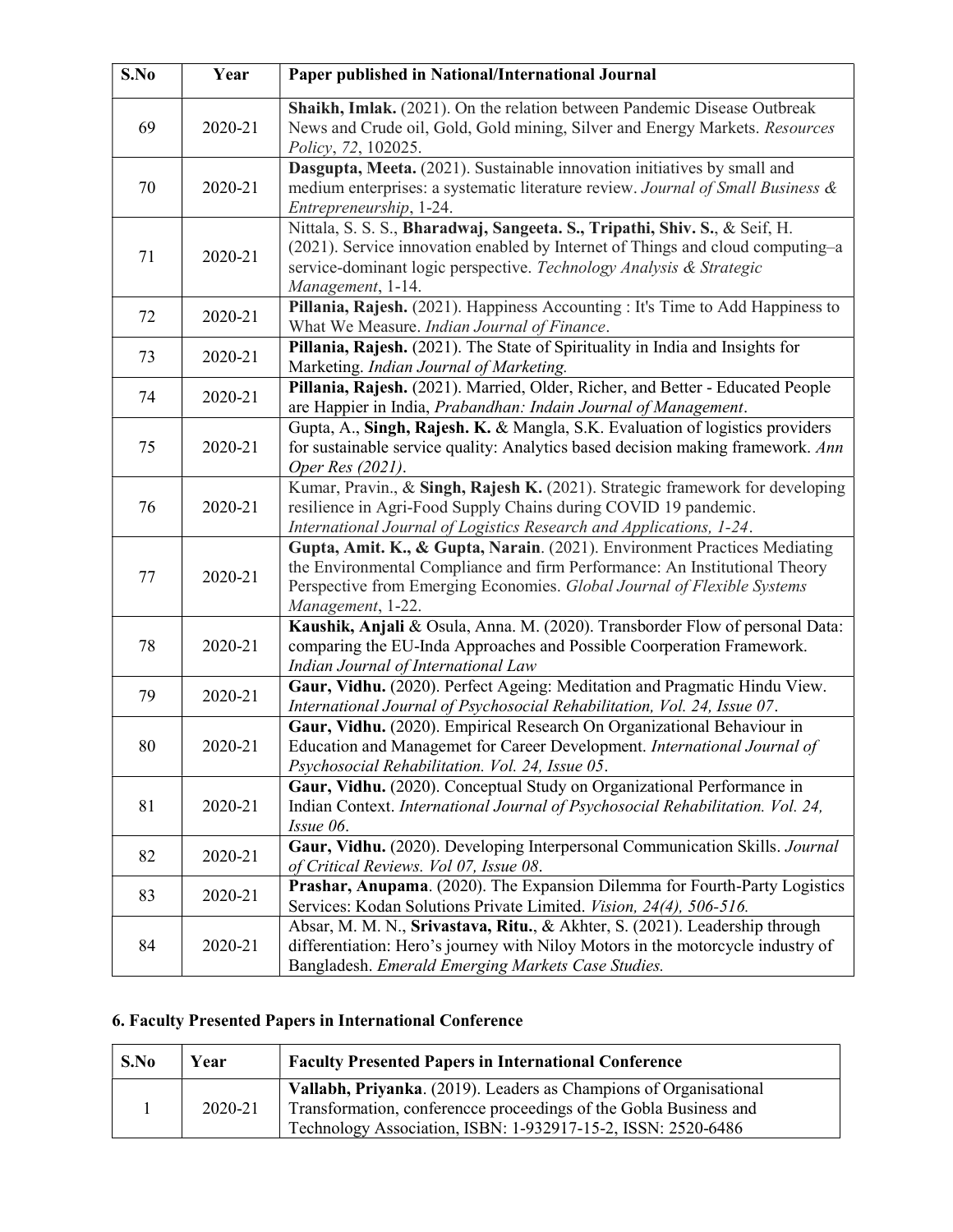| S.No | Year    | <b>Faculty Presented Papers in International Conference</b>                                                                                                                                                                                                                                                                                                          |
|------|---------|----------------------------------------------------------------------------------------------------------------------------------------------------------------------------------------------------------------------------------------------------------------------------------------------------------------------------------------------------------------------|
|      | 2020-21 | Kaushik, Anjali. (2020). New Technology Interventions including blockchain<br>technology in land record and registry management in India. Conference<br>Proceedings of the 13th International Conference on Theory and Practice of<br>Electronic Governance (ICEGOV 2020), 23-25 September 2020, Athens,<br>Greece. 9 pages. https://doi.org/10.1145/3428502.3428521 |
| 3    | 2020-21 | Gupta, Amit K. & Gupta, Narain. (2020). Paper titled-The institutional<br>Isomorphism of Environmental Sustainability in developing Economics-<br>Ecosystem presented in conference on 20/20 Broadening our Sight Academy<br>of Management during August 7-11, 2020.                                                                                                 |
|      | 2020-21 | Mitra, Tarit, Kapoor, Rohit & Gupta, Narain. (2020). Paper titled-Time to<br>Recognize Digital Disruption (DT): Adoption of DT in digital Supply Chain<br>(US Companies) presented in conference on 20/20 Broadening our Sight<br>Academy of Management during August 7-11, 2020.                                                                                    |

#### 7. News Paper / Magazine Article

| S.No           | Year    | <b>News Paper / Magazine Article</b>                                                                                                                                                        |
|----------------|---------|---------------------------------------------------------------------------------------------------------------------------------------------------------------------------------------------|
| $\mathbf{1}$   | 2020-21 | Biswal P C. (April, 2020). COVID 19 A new normal for Universities.<br>Financial Express.                                                                                                    |
| $\overline{2}$ | 2020-21 | Misra, Alok (April 15, 2020). Microfinance to the rescue of have-nots. Mint.                                                                                                                |
| $\overline{3}$ | 2020-21 | Pillania, Rajesh (April 27, 2020). Origin and Spread of Coronavirus Epidemic<br>(Covid 19). World Economic Forum April 2020.                                                                |
| $\overline{4}$ | 2020-21 | Goel, Sandeep (May 25, 2020). Covid-19: Will stimulus package work - Hits<br>and misses. Financial Express.                                                                                 |
| 5              | 2020-21 | Pillania, Rajesh (May 20, 2020). Opportunities for Reorganizing work-Life.<br>EDUCATION POST.                                                                                               |
| 6              | 2020-21 | Prashar, Anupama. (April 23, 2020). Will Covid make tech the game-<br>changer for higher education?". The Hindu Business Line (BL on campus).                                               |
| $\tau$         | 2020-21 | Iyer, Veena. (May 29, 2020). Hits And Misses Of The Stimulus Package: E-<br>vidya. Business World.                                                                                          |
| 8              | 2020-21 | Aeron, Prageet. (June 17, 2020). How B-schools can prepare tech-driven<br>managers. The Hindu Business Line (BL on campus).                                                                 |
| 9              | 2020-21 | Srivastava, Ritu. (June 16, 2020). Unlock 1.0: Impact on the retail industry.<br>Indian Retailer.                                                                                           |
| 10             | 2020-21 | Pillania, Rajesh. (June 20, 2020). Periodic voluntary lockdowns can be an<br>exercise worth trying. Financial Express.                                                                      |
| 11             | 2020-21 | Pillania, Rajesh. (May 17, 2020). Ulajneki Chabi Hamesha Taraf Sadagi.<br>Amar Ujala.                                                                                                       |
| 12             | 2020-21 | Pillania, Rajesh. (May 16, 2020). An Eight-Step Guide To Happiness For A<br>Post-COVID World. Readers Digest.                                                                               |
| 13             | 2020-21 | Pillania, Rajesh. (May 2020). Jignasa Hai Jaroori. Dainik Jagaran.                                                                                                                          |
| 14             | 2020-21 | Pillania, Rajesh. (June 22, 2020). Interpreting value chain analysis in a simple<br>yet powerful way. The Hindu Business Line (BL on campus).                                               |
| 15             | 2020-21 | Pillania, Rajesh (June, 2020). Higher education is a big source of exposing<br>foreigners to Indian culture and taking the tenets of Indian culture for global<br>learning. Education Post. |
| 16             | 2020-21 | Tripathy, Arun K. (June 22, 2020). How to boost effectiveness and efficiency<br>in academics post Covid-19. India Today.                                                                    |
| 17             | 2020-21 | Kaushik, Anjali. (June 27, 2020). How B-Schools Can Prepare Tech-driven<br>Managers Today. Business World.                                                                                  |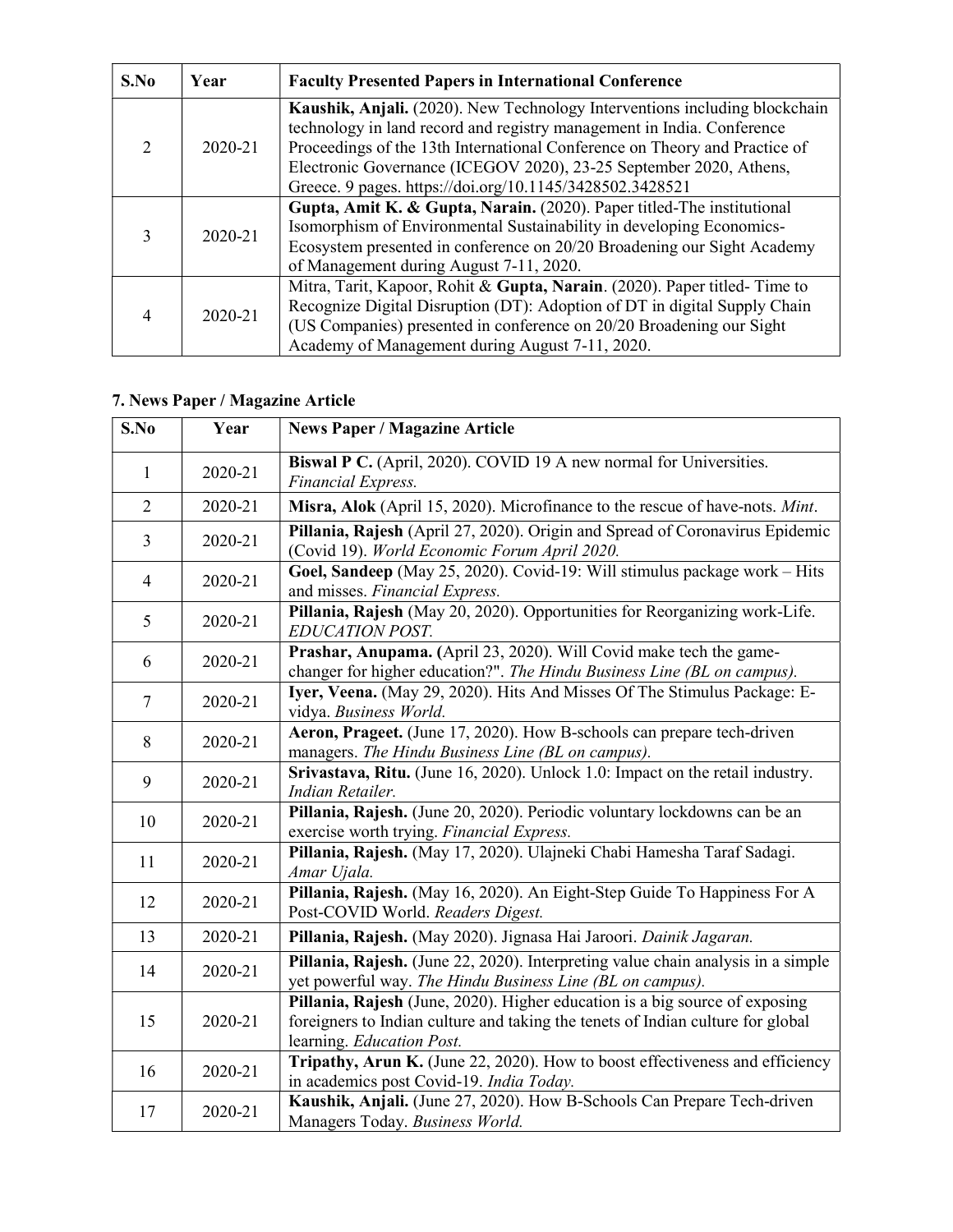| S.No     | Year               | <b>News Paper / Magazine Article</b>                                                                                                    |
|----------|--------------------|-----------------------------------------------------------------------------------------------------------------------------------------|
| 18       | 2020-21            | Narain, Vishal. (July 21, 2020). B-school research must document challenges                                                             |
|          |                    | and their impact on society. The Hindu Business Line (BLoC).<br>Iyer, Veena. & Gupta, Narain. (July 21, 2020). Do Accreditations Play A |
| 19       | 2020-21            | Crucial Role in Building B-School Credibility?. Business World.                                                                         |
| 20       | 2020-21            | Rai, Shailendra K. (August 9, 2020). Impact of Covid-19 pandemic on the                                                                 |
|          |                    | student exchange programme of B-schools. India Today.                                                                                   |
|          |                    | Dasgupta, Meeta. (July 28, 2020). COVID-19: Revamped Business Models                                                                    |
| 21       | 2020-21            | Of Set-Ups, Business World.                                                                                                             |
| 22<br>23 | 2020-21<br>2020-21 | Pillania, Rajesh. (August 18, 2020). Nudging Strategy for Water                                                                         |
|          |                    | Management. The Education Post.                                                                                                         |
|          |                    | Pillania, Rajesh. (August31, 2020). A three-pronged strategy to win the war                                                             |
|          |                    | against Covid-19. The Hindu Business Line (BL on campus).                                                                               |
| 24       | 2020-21            | Sahi, Shalini.K. (2020). Challenges in a remote working setup and how to                                                                |
|          |                    | manage it. People Matters.<br>Biswal, P C. (August 28, 2020). NEP can revamp existing higher education                                  |
| 25       | 2020-21            | model. The Hindu Business Line (BL on campus).                                                                                          |
|          | 2020-21            | Nath, Dhruv. (September 28, 2020). How the COVID-19 Pandemic has                                                                        |
| 26       |                    | boosted Innovation in Indian Startups. Entrepreneur India.                                                                              |
| 27       | 2020-21            | Goel, Sandeep. (October 20, 2020). Future of jobs in India. People Matters.                                                             |
|          |                    | Priyanka Vallabh. (October 27, 2020). Need of empathetic leaders to boost                                                               |
| 28       | 2020-21            | productivity in a team. People Matters.                                                                                                 |
|          | 2020-21            | Jain, Ajay K. (November 1, 2020). Why Pursue Executive Management                                                                       |
| 29       |                    | Programmes?". Business World.                                                                                                           |
|          | 2020-21            | Singh, Rajesh K. (October 27, 2020). SinghHow Management Education Is                                                                   |
| 30       |                    | Changing Post Pandemic. Business World.                                                                                                 |
| 31       | 2020-21            | Jain, Anshul. (October 27, 2020). CAT exam 2020 tips: How non-engineers                                                                 |
|          |                    | can crack CAT exam. India Today.                                                                                                        |
| 32       | 2020-21            | <b>Biswal P. C.</b> (June 4, 2021). Steep death graph, no peak yet: Why India is                                                        |
|          | 2020-21            | behind the curve on Covid-19. Business Standard.                                                                                        |
| 33       |                    | Panda, Abinash. (November 18, 2020). How work from home has impacted                                                                    |
|          |                    | the productivity of an employee. India Today.<br>Bharadwaj, Sangeeta. (December 2, 2020). Why ensuring employees with                   |
| 34       | 2020-21            | cyber hygiene is important. The Economic Times CIO.                                                                                     |
|          | 2020-21            | Kaushal, Leena A. (December 10, 2020). New Trends In Management                                                                         |
| 35       |                    | Education In 2020. Business World.                                                                                                      |
|          | 2020-21            | Gupta, Nakul. (January 8, 2021). Challenges faced by B-schools in 2020 and                                                              |
| 36       |                    | how they are gearing up for 2021. India Today.                                                                                          |
| 37       | 2020-21            | Biswal P.C. (January 28, 2021). Expectation for Higher Education from                                                                   |
|          |                    | Upcoming Union Budget 2021. The Financial Express.                                                                                      |
| 38       | 2020-21            | Dash Ashutosh. (January 30, 2021). Expectation for Higher Education from                                                                |
|          | 2020-21            | Upcoming Union Budget 2021. India Today.                                                                                                |
| 39       |                    | Prasad, Rohit. (January 28, 2021). We need a good NPA market if a bad bank                                                              |
|          | 2020-21            | is to succeed. Live Mint.<br>Prasad, Rohit. (January 5, 2021). The tragic game theory of our standoff over                              |
| 40       |                    | farm laws. Live Mint.                                                                                                                   |
|          | 2020-21            | Prasad, Rohit. (December 14, 2020). The bankruptcy code alone can't resolve                                                             |
| 41       |                    | distressed debt. Live Mint.                                                                                                             |
| 42       | 2020-21            | Prasad, Rohit. (November 12, 2020). Swiss Challenge auctions aren't suitable                                                            |
|          |                    | for our impaired loans. Live Mint.                                                                                                      |
| 43       | 2020-21            | Prasad, Rohit. (April 30, 2020). Why we must not persist with this lockdown.                                                            |
|          |                    | Live Mint.                                                                                                                              |